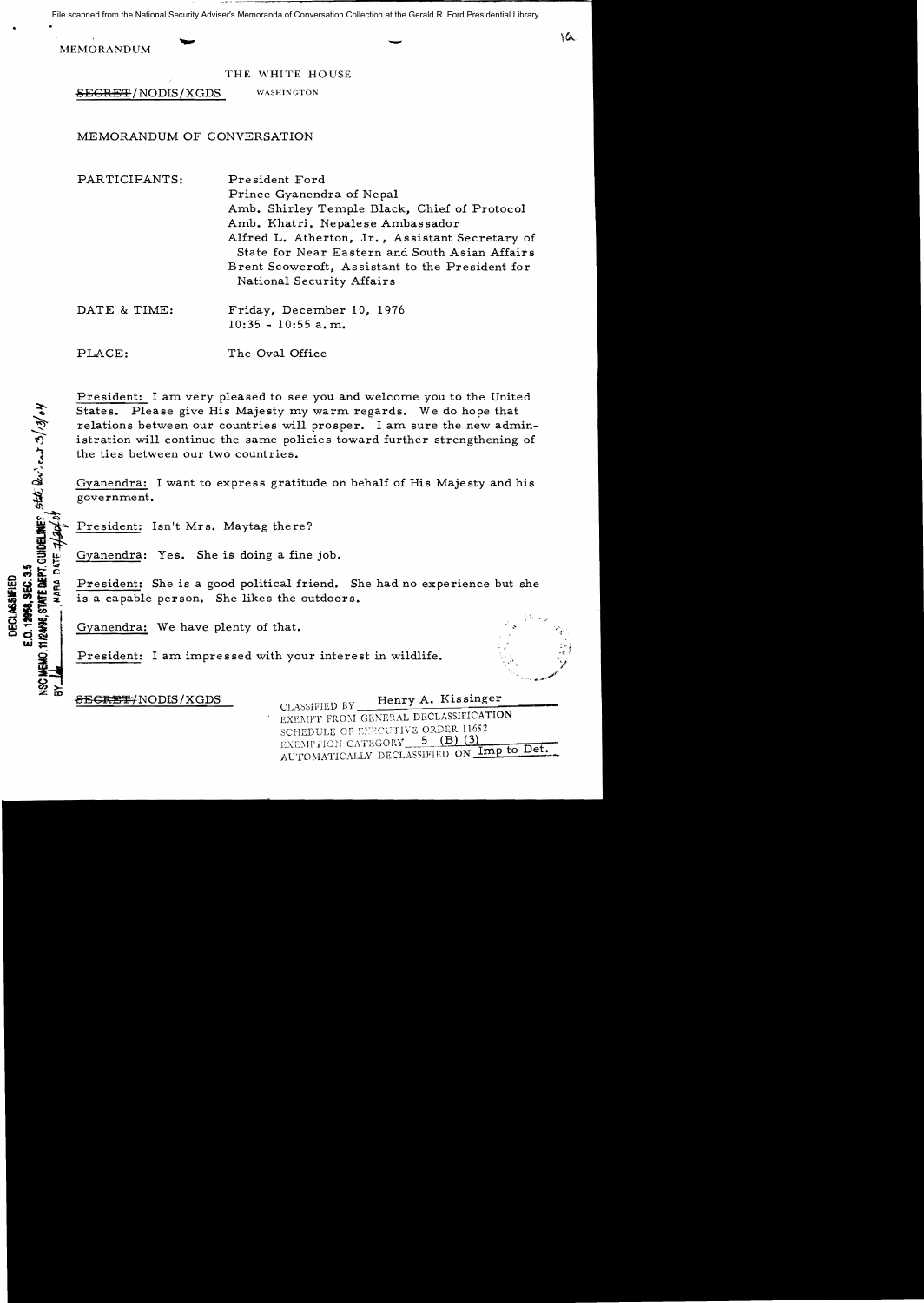## SECRET/NODIS/XGDS - 2 -

Gyanendra: We had a good conference. About 600 delegates. But it is interesting the amount of politicizing going on in the conference.

Pre sident: Is that right?

We have had a big upsurge in this country in concern for endangered species. There is much concern with preserving the heritage of the past.

What are your endangered species?

Gyanendra: Among the cats, the tiger. With pesticides, etc. Also the one-horned rhino. We are doing well with the rhino, but the tiger will take more time. The Smithsonian is doing good work for saving the tigers.

President: One of my sons has taken a deep interest in the grizzly.  $\sqrt{\text{Descrites}}$  his activities.

Gyanendra: This is what they are doing on the tiger. He really travels miles in one night's foraging.

President: Are they hunted?

Gyanendra: It has been banned totally for seven or eight years. That is progress. We are pleased His Majesty is concerned about wildlife and the preservation of all as pects of our national heritage, like old palaces and monuments that are 2, 000 years old.

President: I hope our economic assistance and other aid has been helpful. I am sure the Congress and the new administration will continue to be as helpful as possible.

Gyanendra: Thank you very much. We have no doubt it will continue.

President: Is the Peace Corps there?

Gyanendra: Yes, there is. Much of the help is in agricultural technical help.

President: What is your chief product?

.'.

<del>SECRET/</del>NODIS/XGDS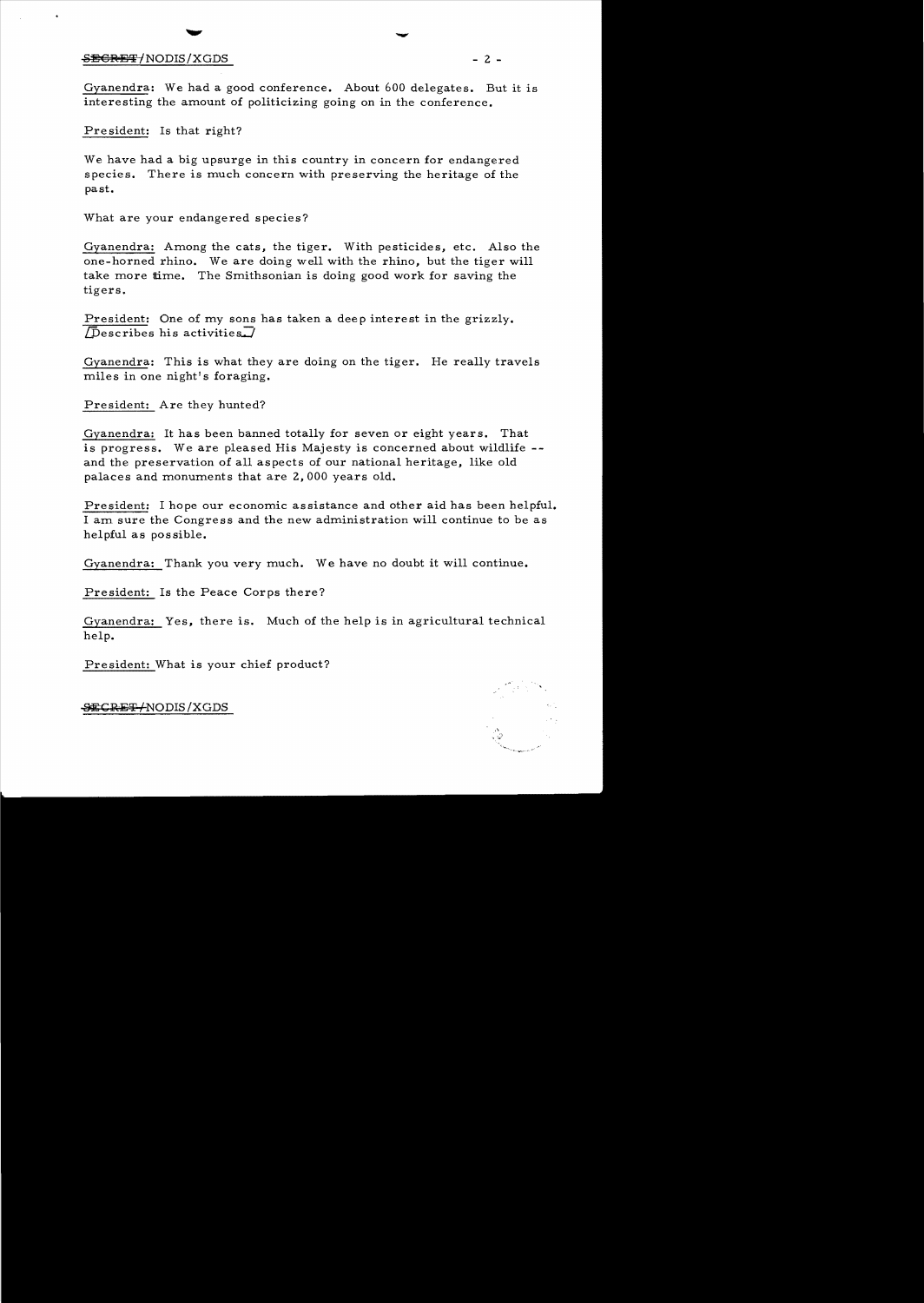# $\frac{1}{\sqrt{2}}$  - 3 - SECRET/NODIS/XGDS

Gyanendra: Rice. Also much vegetables now. Also we are now doing well in family planning.

President: What is the population?

Gyanendra: Just over 12 million.

In our mountainous areas, we border China. We are now getting an understanding on reopening the trade routes, so people maybe will start to move back into those areas.

President: Please give His Majesty my best. I enjoyed chatting with you.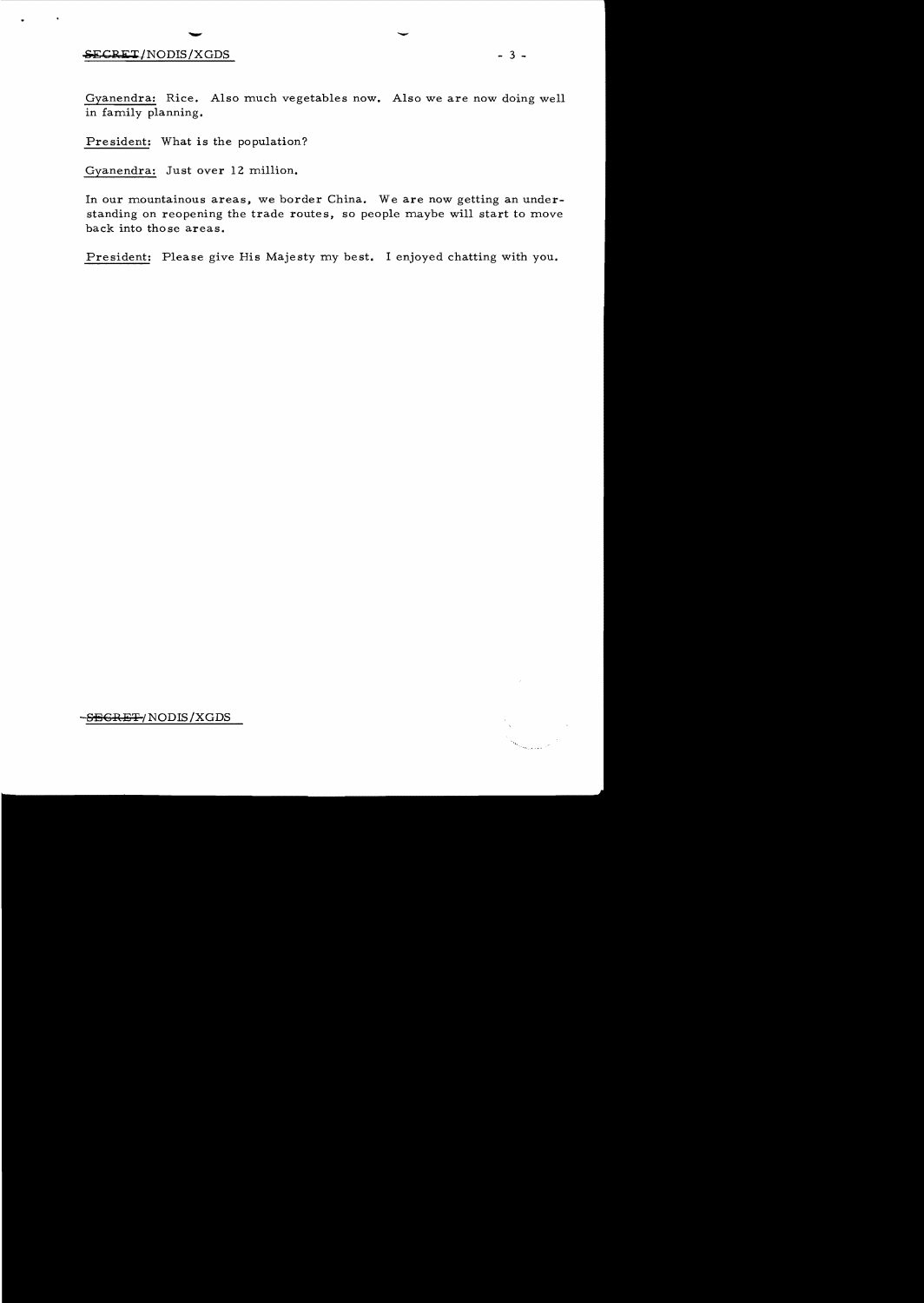#### THE WHITE HOUSE 6448

 $E$ xtras

ヽb

WASHINGTON

## CONFIDENTIAL (GDS)

# MEETING WITH HIS ROYAL HIGHNESS, PRINCE GYANENDRA, OF NEPAL  $\lceil$ <sup>u</sup>Your Royal Highness<sup>"</sup>]

Friday, December 10, 1976 10;30 a. m. 10 minutes - no translation  $\mathcal{M}$ FROM: Brent Scowcroft  $~\mu$ HA

## I. PURPOSE

EMO, 11/2498, STATE DEPT. GUNDELINES, 5566 000.05 3/13/04<br>FMO, 11/2498, STATE DEPT. GUNDELINES, 5566 000.05 3/13/04

E.O. 12958, SEC. 3.5 **DECLASSIFIED** 

NARA DATE

To reinforce our friendly bilateral relations with the small Himalayan Kingdom of Nepal.

### II. BACKGROUND, PARTICIPANTS & PRESS ARRANGEMENTS

A. Background: The visit of His Royal Highness Prince Gyanendra (gy-nen-dra) represents the highest-ranking visit of a Nepalese in some years. His brother, King Birendra, has not made a State visit to Washington since becoming King in 1972 though their father did visit in 1967. Thus, this visit represents an opportune occasion to reaffirm US interest in maintaining friendly ties with Nepal--a message which the Prince will transmit to the King.

The US has pursued a policy of friendship with Nepal buttressed by economic aid--as a reflection of our interest in its stability and independence and in line with the overall policy towards South Asia. Since 1951, US aid has totalled \$200 million (\$11 million in FY 77); though a modest program by our standards, the Nepalese attach great importance to this as sistance as a reflection of our support for its independence and national development. There are no bilateral problems with Nepal and we have welcomed its moderate stance in the non-aligned group.

> Subject to GDS of  $E. O. 11652$ Automatically Declassified on

 $\text{GONFIDENTHA-L (GDS)} \hspace{20pt} \text{December 31, 1982.}$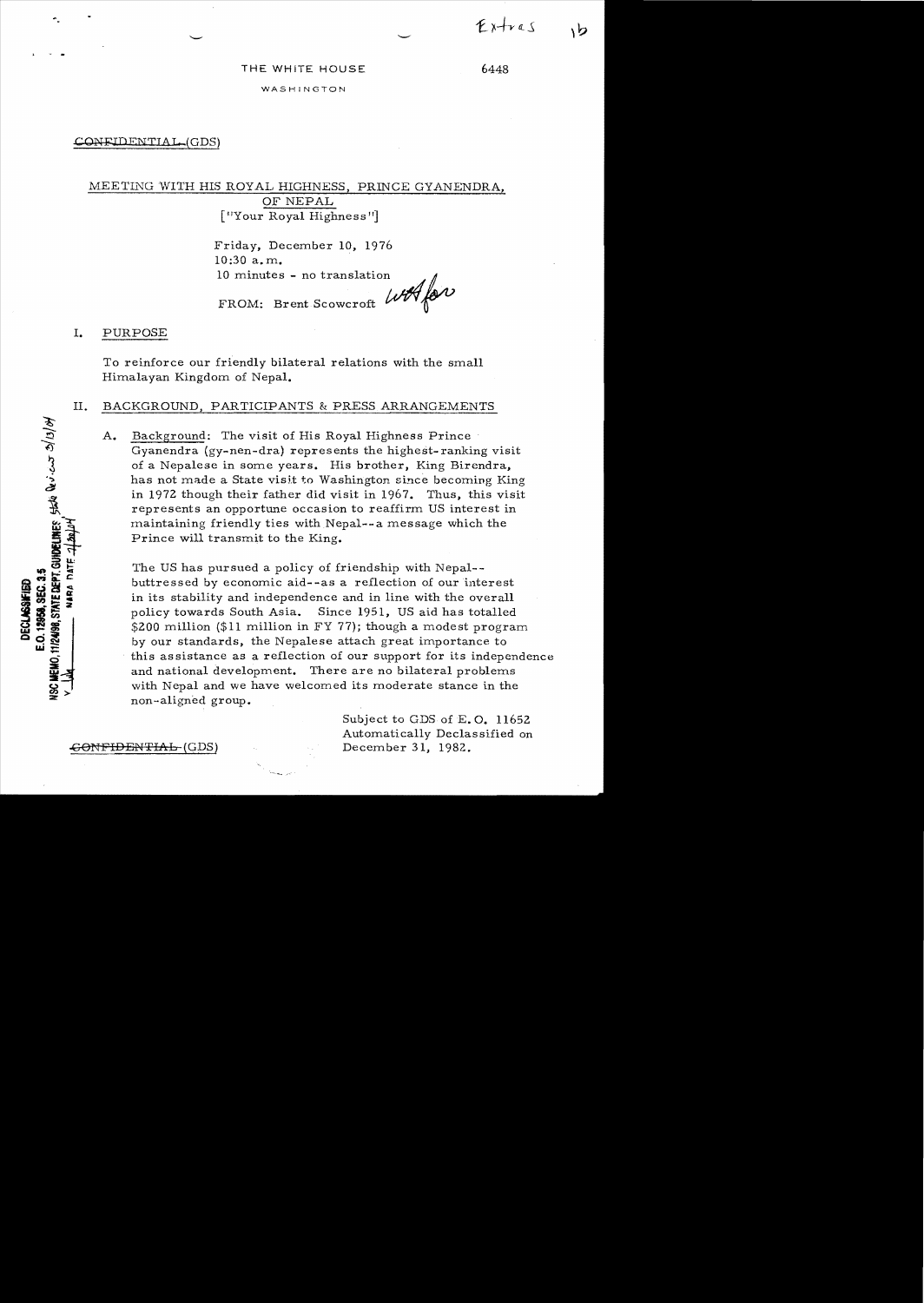•

. ..

His Royal Highness is accompanied on the private tour of the US by his wife, Her Royal Highness, Princess Komal (although she is not expected to attend this meeting). They have been to Williamsburg, Los Angeles, San Diego and San Francisco. In San Francisco, the Prince was honored at the World Wildlife Congress for his work in the establishment of national parks in Nepal.

As a younger brother of King Birendra, the Prince is second to the Crown Prince (the very young son of the King) and would become regent should anything happen to Birendra. He is a close adviser to and sometime representative of the King and regarded as the second most influential figure in Nepal. He made an official visit to the PRC last year. [Biography at Tab A. ]

In this brief courtesy call, the Prince will be interested in a strong reaffirmation of US friendship for Nepal as a matter of our mutual interest ..

- B. Participants: His Royal Highness (escorted by Ambassador Black) and Nepalese Ambassador Khatri (cat-ry). Assistant Secretary of State Atherton (Middle East/South Asian Affairs) and Brent Scowcroft.
- C. Press Arrangements: White House photo session. Meeting to be announced.

<del>SONFIDENTIAL</del> (GDS)

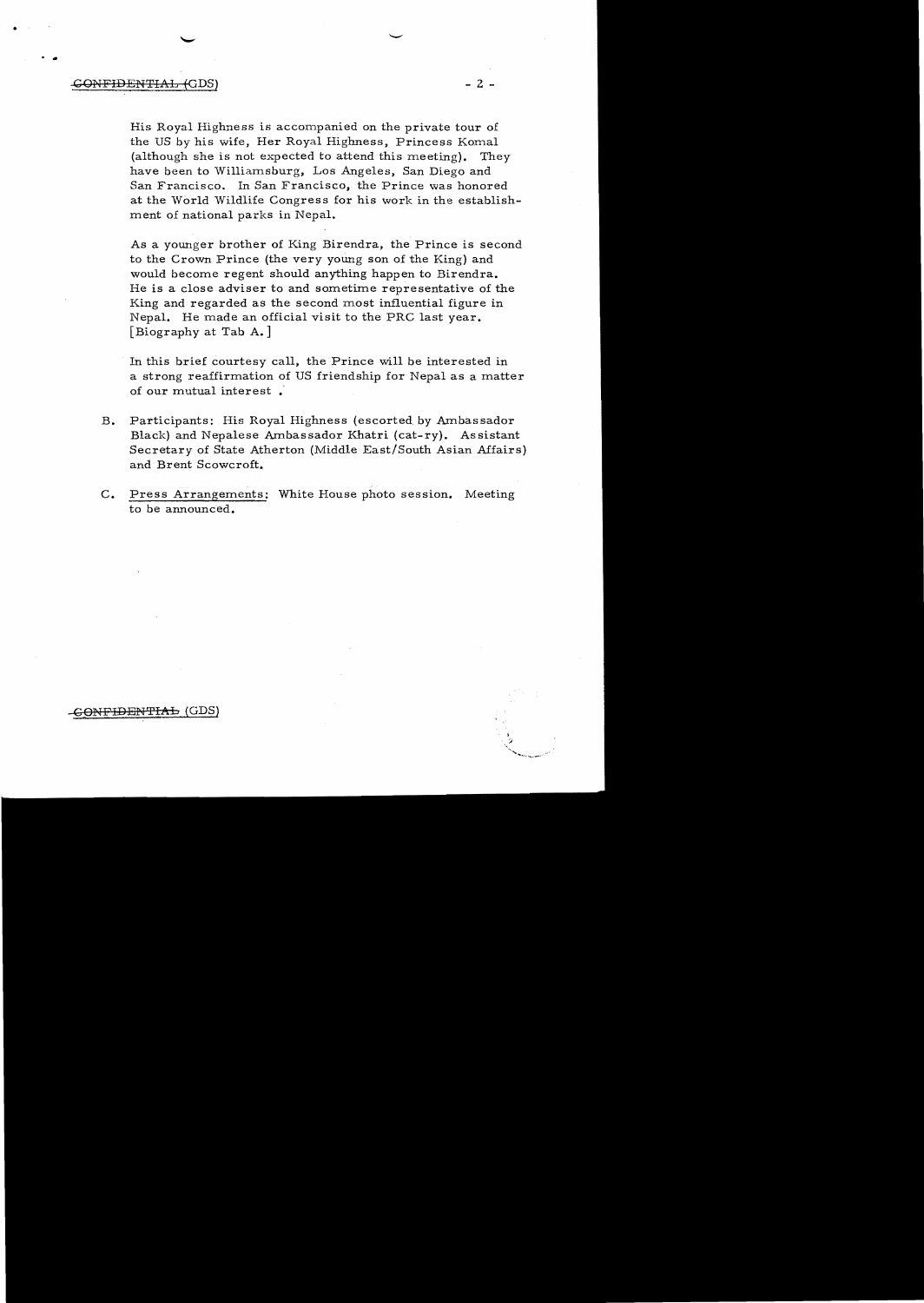## -CONFIDENTIAL (GDS) 3 -

· .

## III. TALKING POINTS

--It is a great pleasure to welcome Your Royal Highness at the White House in the spirit of the warm relations our two nations enjoy. I hope that you will convey my very best greetings to His Majesty, King Birendra (bur-ren-dra). And I hope that you and Her Royal Highness are enjoying your travels in our country.

--Congratulations on the special honor you received at the World Wildlife Congress for your work in setting up national parks in Nepal. I can certainly appreciate your interest in this worthwhile work for the benefit of your people.

--Please tell His Majesty that the United States values its good relations with Nepal and will continue its support for your country's independent development.

**--** We appreciate the constructive approach which Nepal has taken on international issues of interest to the US. We welcome a continuing dialogue with your Government on matters of common concern.

--[You may wish to convey your regards through the Prince to Ambassador Marquita Maytag. ]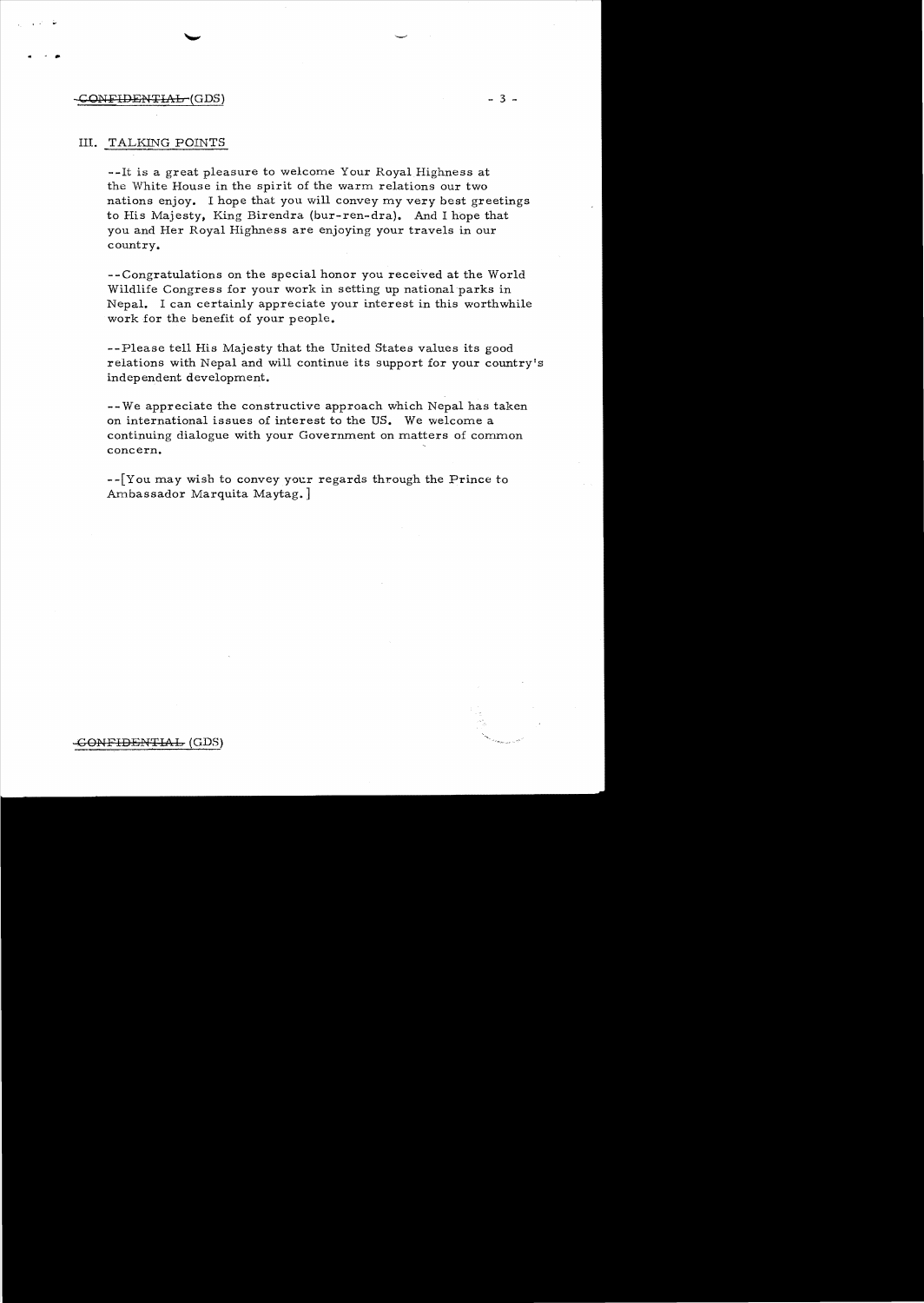P/Prince Gramendra

P Un plused to see you t will no you D US Phase que A 1h en min nyont we did you carlation but on Communissement proper save comme amin viel contain une some policie tournel function staingthing of the ties G Insert experts quititant on behory of Hall + + Big quet P Sont Mr. Mytay Au ? 6 Je, che chain a very fine job un afjerance mat shea coportepara Sle bike ont deers G cu emme plusty y that  $C = \frac{1}{4\pi\epsilon_0}$ G cre hatagevel eny. About 600 hiligation quinq min con enf. P 20 that englest? We have had a big springe un Hois un the in une fa contingent specier Unier meur W/pressing chentage past. Commentaire de la Commerce speine

**DECLASSIFIED** E.O. 12958, SEC. 3.5 NSC MEMO, 11/24/98, STATE DEPT. GUIDELINES, 5th Qui en 2/13/14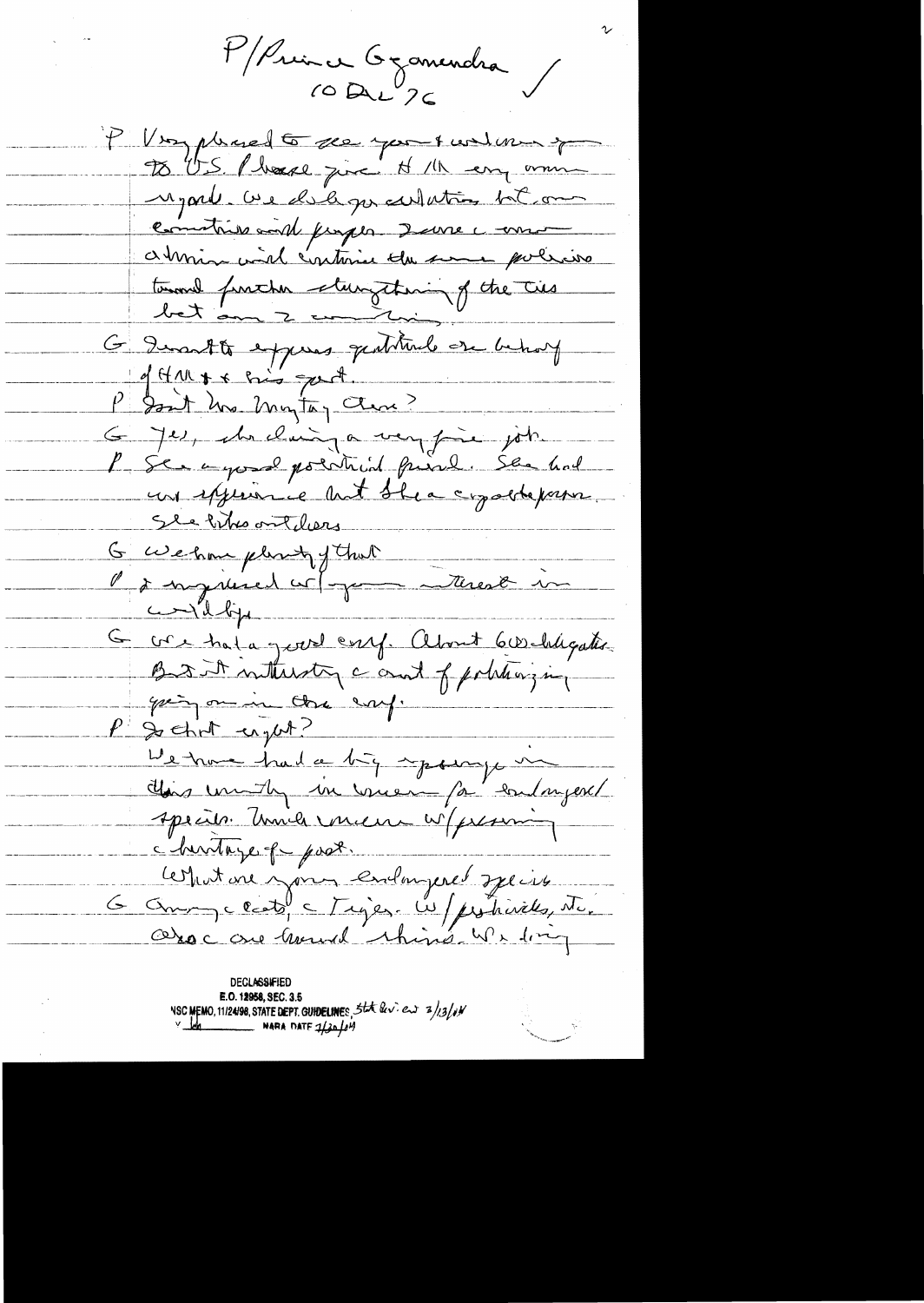will at a shind, but tiges will take more trine. The Spirithserin es Je dirigy good und for man the tigers P One of my sons has taken a league mittres in cquizle (Discribes 8 his activities) 6 This & what Ony dring one tiger- He with travels mike income unpots fraging P drectory hunter? 6 St has him bannel totally for 2-8 year That es prog. We plused Hill is commentation contélisje - au presention par despects <u>2000 yesold.</u> P Illoye une lieu - vélier cerd les com bippul. I sure Cong & uno abin will interest in helpfalos poile C Thank je very un les huisses P I Aure par caps )<br>G jes, Aure is, Unich fc hys in agen, the help. V What high product? G fine. Also much my doites nom Obsour sommeting will me family plan G fostarer 12 mil.